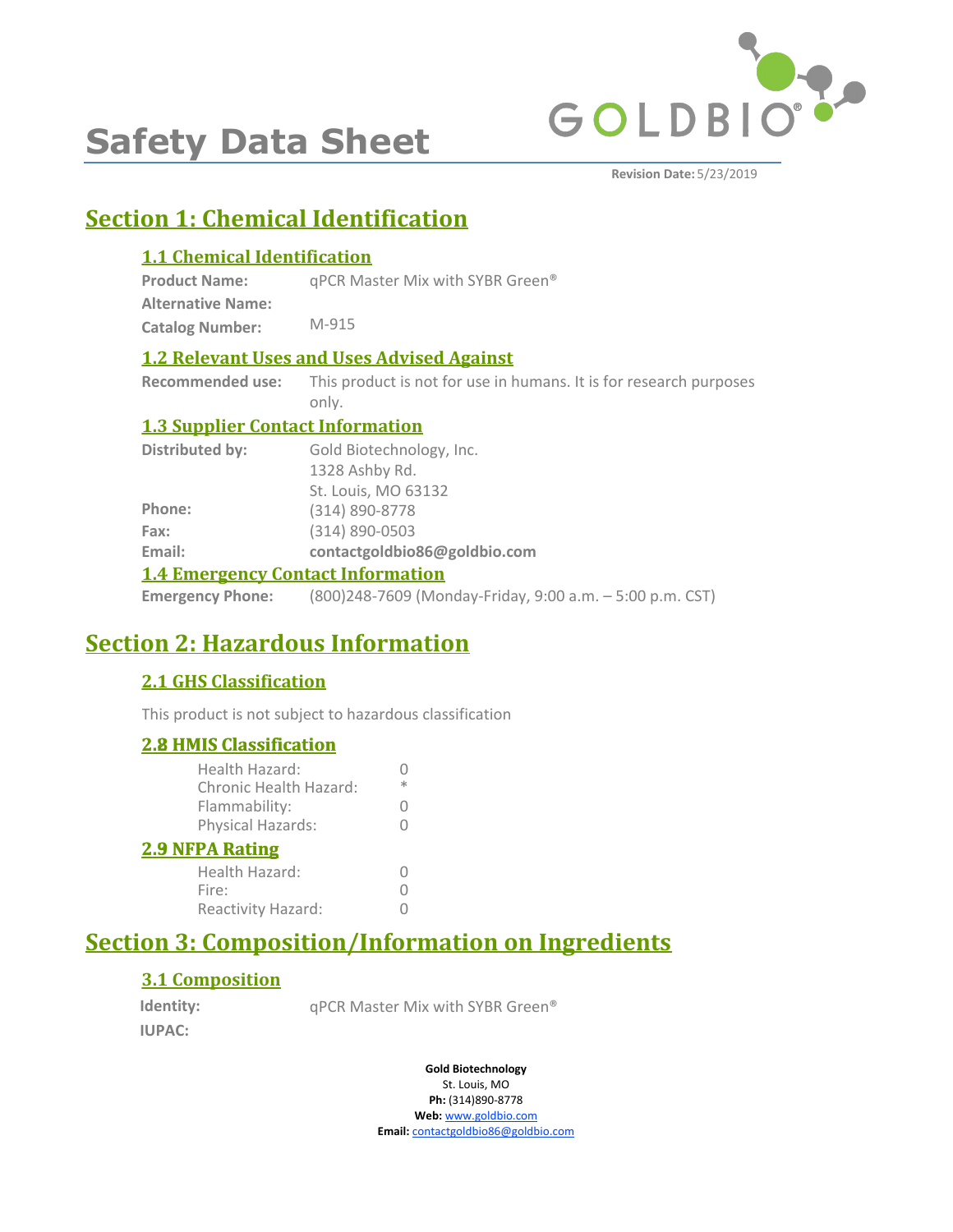**Molecular Weight: Synonyms: CAS Number: Molecular Formula:**

# **Section 4: First Aid Measures**

### **4.1 Detailed First Aid Measures**

| Inhalation:                | If breathed in, move person into fresh air. If not breathing, give<br>artificial respiration. Consult a physician.                                    |
|----------------------------|-------------------------------------------------------------------------------------------------------------------------------------------------------|
| Skin:                      | Immediately wash skin copiously with soap and water. Take victim<br>immediately to hospital. Consult a physician.                                     |
| Eye:                       | Immediately rinse out with water for at least 15 minutes. Assure<br>adequate flushing by separating the eyelids with fingers. Consult a<br>physician. |
| Ingestion:                 | Wash out mouth with water. Drink plenty of water. Consult a<br>physician. Never give anything by mouth to an unconscious person.                      |
| <b>Notes to Physician:</b> | Treat symptomatically and supportively.                                                                                                               |

### **4.2 Most Important Symptoms And Effects, Either Acute Or Delayed**

The most important known symptoms and effects are described in the labeling (see section2). And /or in section 11.

### **4.3 Indication of immediate medical attention and special treatment needed**

Not available

## **Section 5: Fire Fighting Measures**

### **5.1 Conditions of flammability:**

Not flammable or combustible.

### **5.2 Suitable extinguishing media:**

Use water spray, alcohol-resistant foam, dry chemical or carbon dioxide.

### **5.3 Specific hazards arising from the chemical**

During a fire, highly toxic gases may be generated by thermal decomposition or combustion – Unknown.

### **5.4 Specific protective actions for fire-fighters:**

Wear self-contained breathing apparatus and protective clothing to prevent contact with skin and eyes.

# **Section 6: Accidental Release Measures**

### **6.1 Personal precautions, protective equipment and emergency procedures:**

Use personal protective equipment. Avoid breathing vapors, mist or gas. Ensure adequate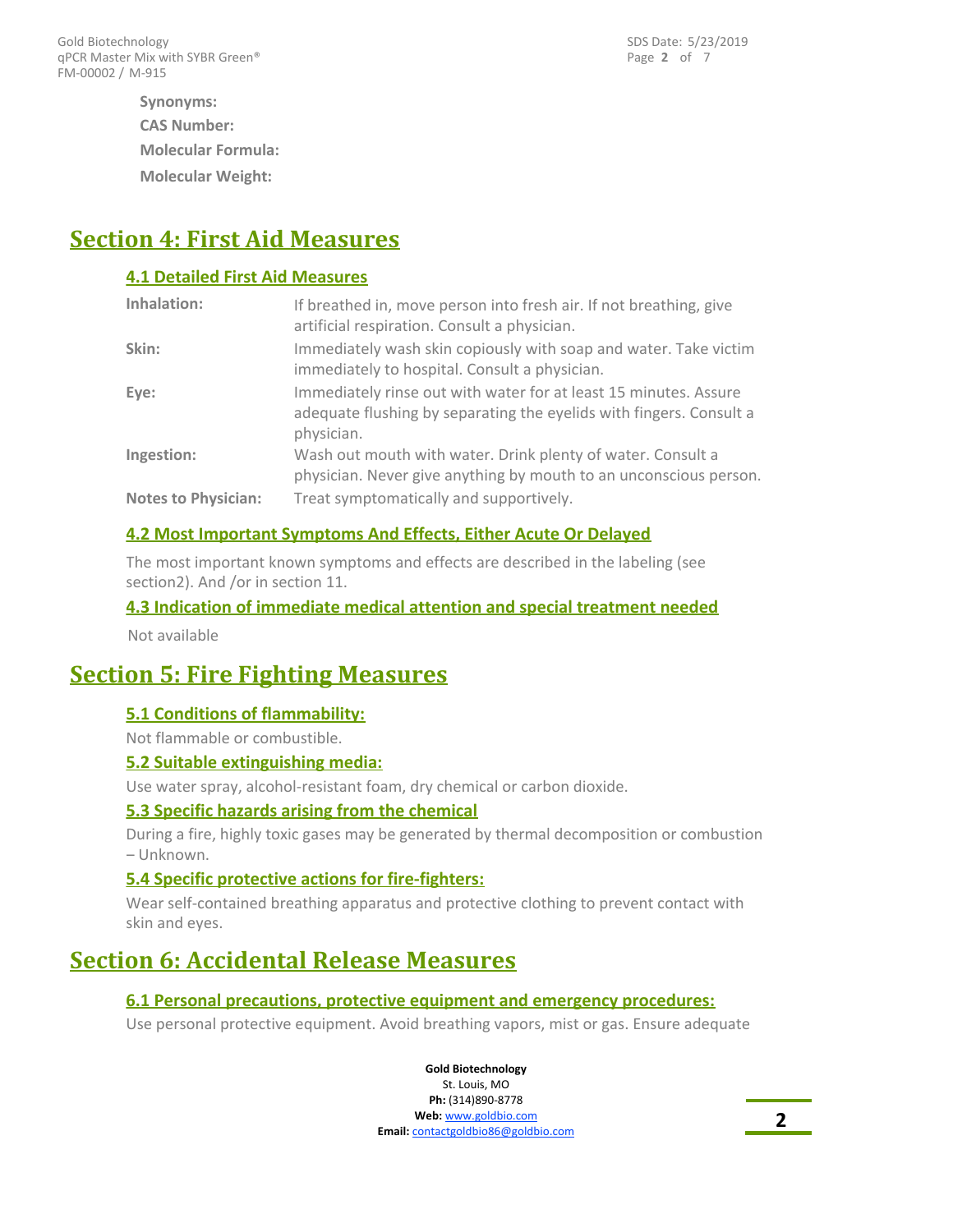FM-00002 / M-915 Gold Biotechnology qPCR Master Mix with SYBR Green® Page **3** of 7 SDS Date: 5/23/2019

ventilation.

#### **6.2 Environmental precautions:**

Do not let product enter drains.

#### **6.3 Methods and materials for containment and cleaning up:**

Soak up with absorbent material, discard.

### **Section 7: Handling and Storage**

### **7.1 Precautions for safe handling:**

Always wear personal protective equipment (PPE, see section 8).

### **7.2 Conditions for safe storage, including and incompatibilities:**

Keep container tightly closed.

Store at -20°C.

### **Section 8: Exposure Controls / Personal Protection**

### **8.1 Control Parameters:**

Contains no substances with occupational exposure limit values.

### **8.2: Appropriate engineering controls:**

Contains no substances with occupational exposure limit values.

### **8.3 Personal Protective Equipment (PPE):**

**Eye/Face Protection:** Safety glasses with side-shields conforming to EN166. Use equipment for eye protection tested and approved under appropriate government standards such as NIOSH (US) or EN 166(EU).

**Skin Protection:** Handle with gloves. Gloves must be inspected prior to use. Use proper glove removal technique - without touching outer surface of glove - to avoid skin contact with this product. Dispose of contaminated gloves after use in accordance with applicable laws and good laboratory practices. Wash and dry hands. The type of protective equipment must be selected according to the concentration and amount of the dangerous substance at the specific workplace.

**Respiratory Protection:** Where risk assessment shows air-purifying respirators are appropriate use a full-face particle respirator type N100 (US) or type P3 (EN 143) respirator cartridges as a backup to engineering controls. If the respirator is the sole means of protection, use a full-face supplied air respirator. Use respirators and components tested and approved under appropriate government standards such as NIOSH (US) or CEN (EU).

**Other Protective Clothing or Equipment:** Wear appropriate protective clothing to prevent exposure.

| <b>Control Parameters - Workplace</b> |               |               | <b>Control</b>       |                         |
|---------------------------------------|---------------|---------------|----------------------|-------------------------|
| <b>Component: CAS-No:</b>             |               | <b>Value:</b> | <b>Parameters:</b>   | <b>Basis:</b>           |
| Glycerol                              | $56 - 81 - 5$ | TWA:          | 15 mg/m <sup>3</sup> | mist, total particulate |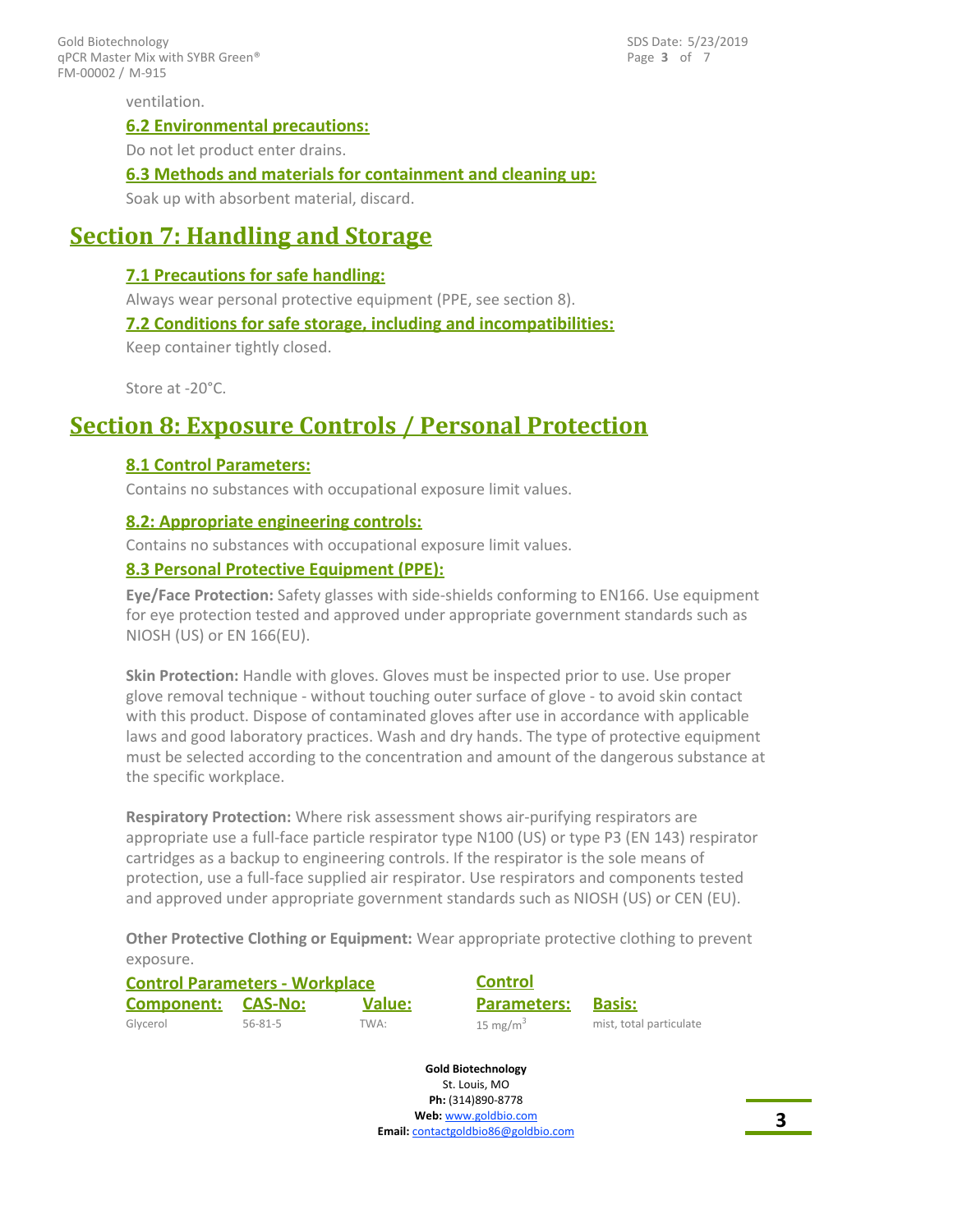Page **4** of 7 SDS Date: 5/23/2019

TWA:  $5 \text{ mg/m}^3$  mist, respirable fraction

# **Section 9: Physical and Chemical Properties**

### **9.1 General chemical and physical properties**

| Appearance:                                      | Clear Liquid  |
|--------------------------------------------------|---------------|
| Odor:                                            | Odorless      |
| <b>Odor Threshold:</b>                           | Not Available |
| pH:                                              | Not Available |
| <b>Melting Point:</b>                            | Not Available |
| <b>Freezing Point:</b>                           | Not Available |
| <b>Boiling Point/Range:</b>                      | Not Available |
| <b>Flash Point:</b>                              | Not Available |
| <b>Evaporation Rate:</b>                         | Not Available |
| Lower Explosion Limit: Not Available             |               |
| <b>Upper Explosion Limit: Not Available</b>      |               |
| <b>Vapor Pressure:</b>                           | Not Available |
| <b>Vapor Density:</b>                            | Not Available |
| <b>Relative Density:</b>                         | Not Available |
| Solubility:                                      | Not Available |
| <b>Partition Coefficient</b><br>n-octanol/water: | Not Available |
| <b>Auto-Ignition</b><br>Temperature:             | Not Available |
| Decomposition<br>Temperature:                    | Not Available |
| <b>Viscosity:</b>                                | Not Available |

# **Section 10: Stability and Reactivity Data**

### **10.1 Reactivity:**

Not available **10.2 Chemical Stability:** Stable under recommended storage conditions.

### **10.3 Possibility of hazardous reactions:**

Not available.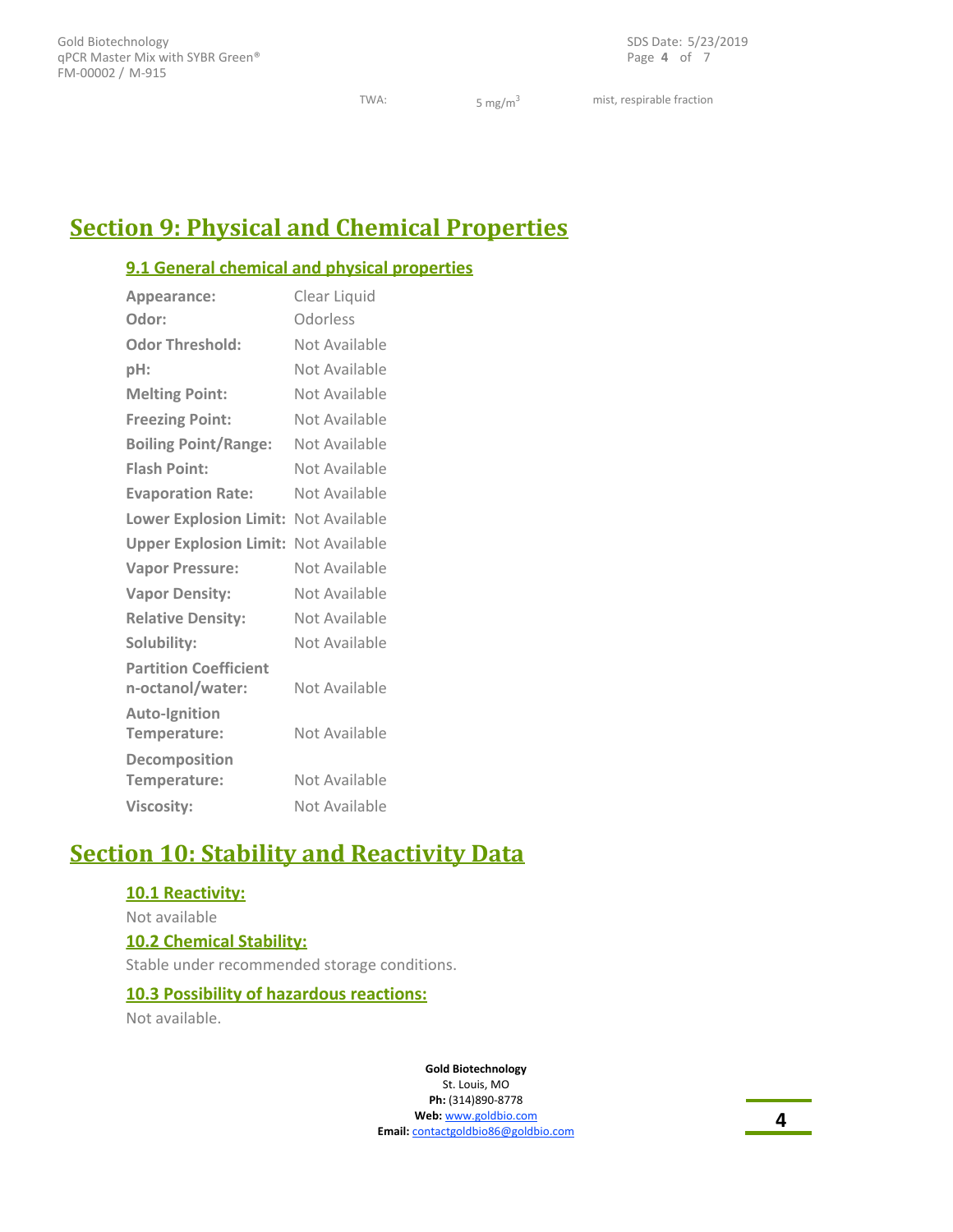FM-00002 / M-915 Gold Biotechnology qPCR Master Mix with SYBR Green® Page **5** of 7 SDS Date: 5/23/2019

### **10.4 Conditions to avoid:**

Incompatible materials.

### **10.5 Incompatible materials:**

Strong oxidizing agents.

### **10.6 Hazardous decomposition products:**

Hazardous decomposition products formed under fire conditions. - Unknown.

### **Section 11: Toxicological Information**

### **11.1 Toxicological effects**

**Acute toxicity:**

### **Skin corrosion/irritation:**

Not available.

#### **Respitory or skin sensitization:**

Not available.

**Germ cell mutagenicity:**

Not available.

#### **Carcinogenicity:**

| IARC:                         | No component of this product present at levels greater than or equal<br>to 0.1% is identified as probable, possible or confirmed human<br>carcinogen by IARC.  |
|-------------------------------|----------------------------------------------------------------------------------------------------------------------------------------------------------------|
| <b>ACGIH:</b>                 | No component of this product present at levels greater than or equal<br>to 0.1% is identified as probable, possible or confirmed human<br>carcinogen by ACGIH. |
| NTP:                          | No component of this product present at levels greater than or equal<br>to 0.1% is identified as probable, possible or confirmed human<br>carcinogen by NTP.   |
| OSHA:                         | No component of this product present at levels greater than or equal<br>to 0.1% is identified as a carcinogen or potential carcinogen by<br>OSHA.              |
| <b>Reproductive toxicity:</b> |                                                                                                                                                                |

Not available.

**STOT-single exposure:**

Not available.

#### **STOT-repeated exposure:**

Not available.

#### **Aspiration hazard:**

Not available.

#### **Likely routes of exposure:**

Respiratory organs, mouth, skin, and eyes.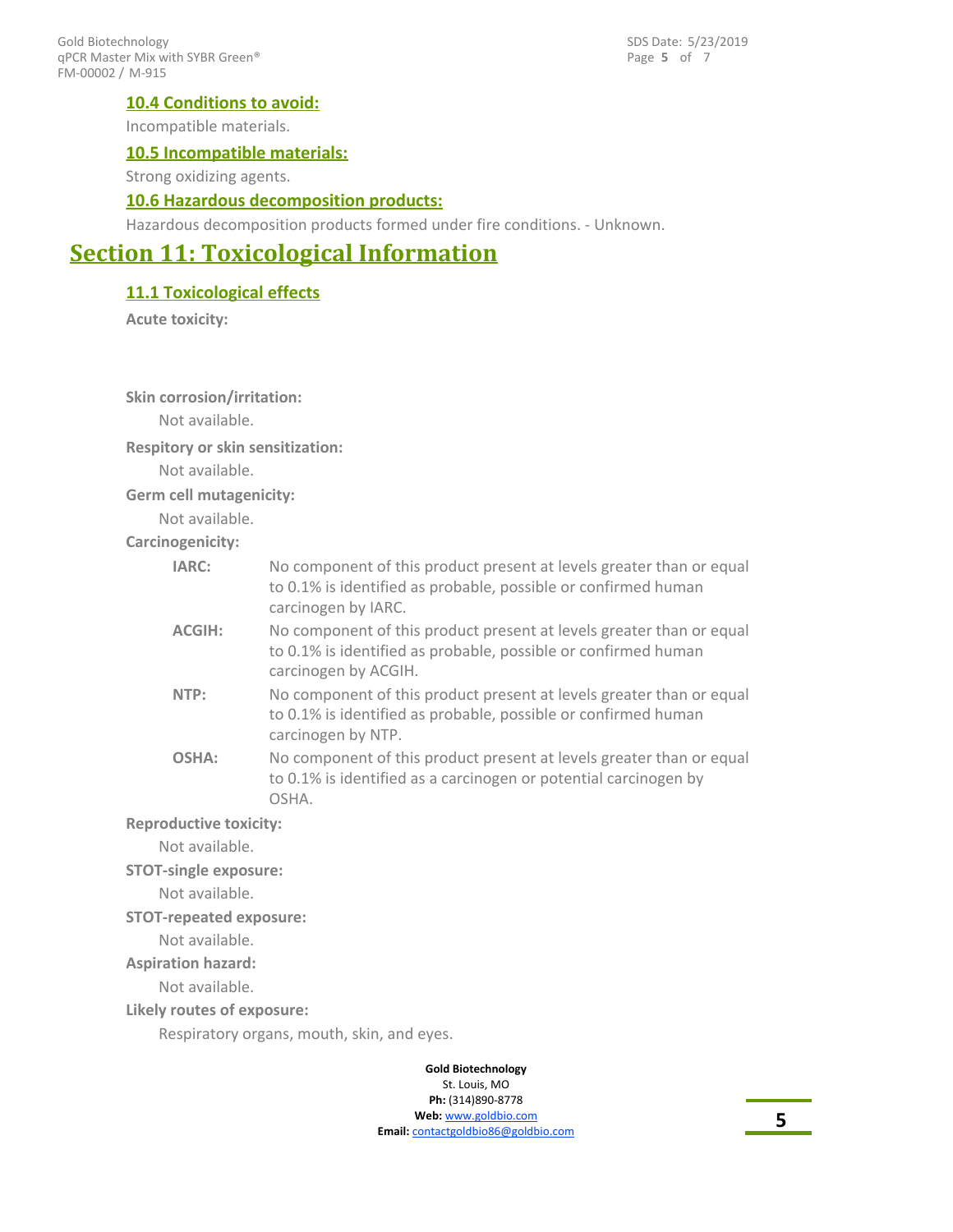FM-00002 / M-915 Gold Biotechnology qPCR Master Mix with SYBR Green® Page **6** of 7 SDS Date: 5/23/2019

### **Symptoms of exposure:**

To the best of our knowledge, the chemical, physical, and toxicological properties have not been thoroughly investigated.

### **Section 12: Ecological Information**

### **12.1 Toxicity:**

Not available.

**12.2 Persistence and degradability:** Inherent biodegradability. **12.3 Bioacumulative potential:** Does not bioaccumulate. **12.4 Mobility in soil:** Not available. **12.5 Other adverse effects:** None.

# **Section 13 Disposal Considerations**

Dispose of product in accordance with local rules and regulations.

# **Section 14: Transport Information**

### **14.1 US Department of Transportation (DOT)**

This material is considered to be non-hazardous for transport.

### **14.2 International Maritime Dangerous Goods (IMDG):**

This material is considered to be non-hazardous for transport.

### **14.2 International Air Transportation Association (IATA)**

This material is considered to be non-hazardous for transport.

## **Section 15: Regulatory Information**

### **SARA 302 Components:**

SARA 302: No chemicals in this material are subject to the reporting requirements of SARA Title III, Section 302.

### **SARA 313 Components:**

SARA 313: This material does not contain any chemical components with known CAS numbers that exceed the threshold (De Minimis) reporting levels established by SARA Title III, Section 313.

### **SARA 311/312 Hazards:**

No SARA Hazards.